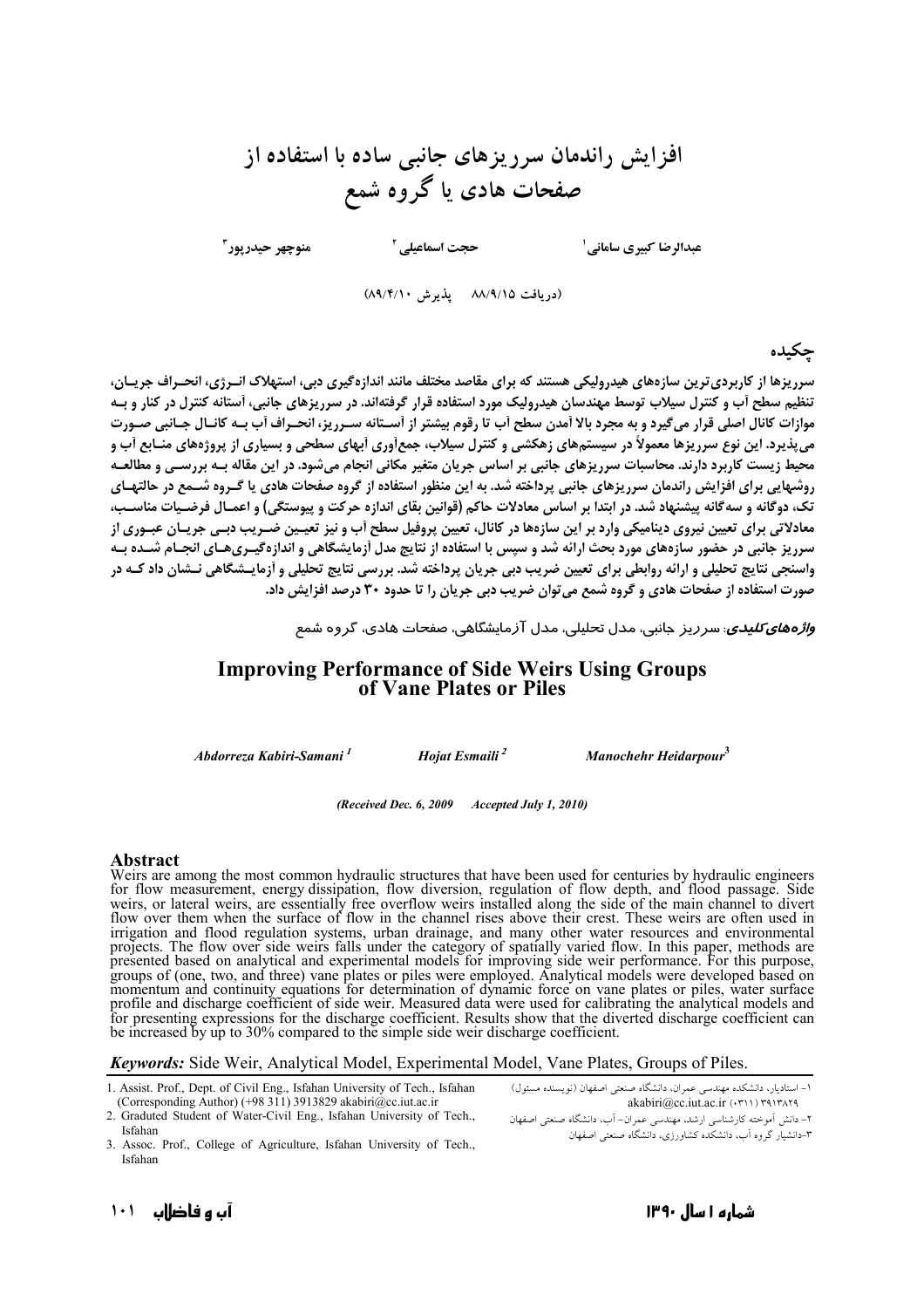#### ۱ – مقدمه

سرریزها از انواع سازههای هیدرولیکی هستند که با اهـداف مختلـف در سیستمهای انتقال آب، شبکههای آبیاری و زهکشی، سیستمهـای جمع آوري آبهـاي سـطحي، مجـاري انتقـال و تخليـه فاضـلاب و تصفیهخانههای آب و فاضلاب بهکار گرفتـه مـیشـوند [۱]. یکـی از انواع کاربردی سرریزها، سرریزهای جانبی است. از موارد کـاربرد سرریزهای جانبی می توان به کنترل دبـی و انحـراف سـیلاب و دبـی مازاد در رودخانهها و كانالها اشاره كرد. رفتـار هيـدروليكي جريـان در مقطع كانال با سرريز جانبي از نوع جريـان متغيـر مكـاني اسـت. جریان متغیر مکانی به حالتـی از جریانهای دائمیگفته مـیشـود کـه در آن، شدت جريان در طول كانال و در جهت جريان، افزايش و يـا کاهش می یابد. در طرحهای جدیـد بـهمنظـور جداسـازی رسـوب و کاهش بار بستر از سرریزهای جانبی استفاده می شود. یکبی از انبواع سرریزهای جانبی، سرریز جانبی با جریـان متغیـر مکـانی بـاکـاهش دبی است. در جریانهای متغیر مکانی با کاهش دبی، شـدت جریـان در طول مسیر کاهش مییابد. در جریان متغیر مکانی با کـاهش دبـی كه اساساً يك جريـان انـشعابي اسـت، تقـسيم دبـي در طـول مـسير جریان انجام میگیرد. تئوری جریـان متغیـر مکـانی بـاکـاهش دبـی برای اولین بار در طراحی سرریزهای جانبی در کانالها مطرح شـد. با توجه به شکل ۱ چنانچه Q و V مقادیر دببی و سـرعت در مقطــع ۱. Q+∆Q و V+∆V مقـادير دبـي و سـرعت در مقطـع ٢ (4Q و AV نرِخ تغییرات دبی و سرعت میباشند)، U سرعت جریان انـشعابی و مؤلفه طـولي سـرعت جريـان انـشعابي باشـد. بـا نوشـتن معادلـه  $\rm U_x$ مومنتم در جهت جريان در كانال اصلي رابطه زير حاصل مي شود

$$
M_2 - M_w - M_1 = P_1 - P_2 + W \sin \theta - F_f
$$
 (1)

که در این رابطه

و  $\rm M_w$  به ترتیب مقادیر مومنتم جریـان در مقـاطع ۱ و ۲ و  $\rm M_u$  به ترتیب مقادیر مـ روی سرریز جانبی در جهت  $\rm P_1$  و  $\rm P_2$  نیروهای ناشی از فشار  $\theta$  هیدرواسـتاتیک در مقـاطع ۱ و ۲، W وزن سـیال در فاصـله ۵x  $\theta$ زاویه کف کانال با افق و F<sub>f</sub> نیروی ناشی از اصطکاک کف کانال در طول ۵x است. با حل ايـن معادلـه و جايگـذاري تـرمهـاي رابطـه و دیفرانسیلگیری در راستای x، معادله دینامیکی جریان متغیر مکانی با كاهش دبي حاصل مي شود.

اگرچه تا سال ۱۹۳۴ مطالعات محمدودی در ارتباط با سرریزهای جانبی انجام شده بود، امـا تحقیقـات دیمـارچی <sup>۱</sup> پایـه و اساس مطالعات بعدی در ارتباط با این نـوع سـرریزها قـرار گرفـت

[٢]. ديمارچي با انجـام فرضـياتي معادلـه جريـان متغيـر مكـاني بـا کاهش دبی را بهصورت زیر خلاصه کرد

$$
\frac{dy}{dx} = \frac{-\frac{QdQ}{gA^2dx}}{1 - \frac{Q^2B}{gA^3}}
$$
 (7)



شکل ۱-مشخصات جریان روی سرریزهای جانبی برای حل معادله اندازه حركت

از طرفی دبی در واحد طول سرریز را نیز بهصورت زیر بیان نمود

$$
\frac{dQ}{dx} = -\frac{2}{3}C_M \sqrt{2g}(y - w)^{1.5}
$$
 (7)

که در این روابط

dy/dx تغییـرات سـطح آب، Q دبـي، dQ/dx دبـي در واحـد طـول سرريز، A سطح مقطع جريان، g شتاب ثقـل، B عـرض بـالايي آب (که در کانال مستطیلی برابر عرض کانال است)، CM ضریب شدت جريان(ضريب ديمارچي)، Y عمق جريان در هر نقطـه و w ارتفـاع سرریز است. دیمارچی نشان داد که پروفیل جریـان خطـی نبـوده و دارای انحناست و با استفاده از علامت رابطه ۲ نشان داد که پروفیل جريان در حالت زيـر بحرانـي، صـعودي و در حالـت فـوق بحرانـي، نزولی است [۲]. ایکـرز <sup>۲</sup> مقـدار ضـریب دبـی را بـرای حـالتی کـه y (عمـق آب) در فاصـلهاي دور از سـرريز جـانبي انـدازهگيـري شـود، ۰/۶۲۵ و برای حالتی که y در روی سرریز جانبی اندازهگیری شـود، ۰/۷۲۵ پیشنهاد نمـود[۳]. فـرازر <sup>۲</sup>در سـال ۱۹۵۷ نـشان دادكـه پروفیل سطح آب در سرریزهای جانبی ۵ حالت ممکن دارد [۴]. سوبرامانیا<sup>؟ ر</sup> آواستی<sup>٬</sup> بهدنبال مطالعات دیمـارچی و بـا اسـتفاده از

 $<sup>1</sup>$  De-Marchi</sup>

 $2 \Delta$ ckers

 $3$  Frazer

Subramanya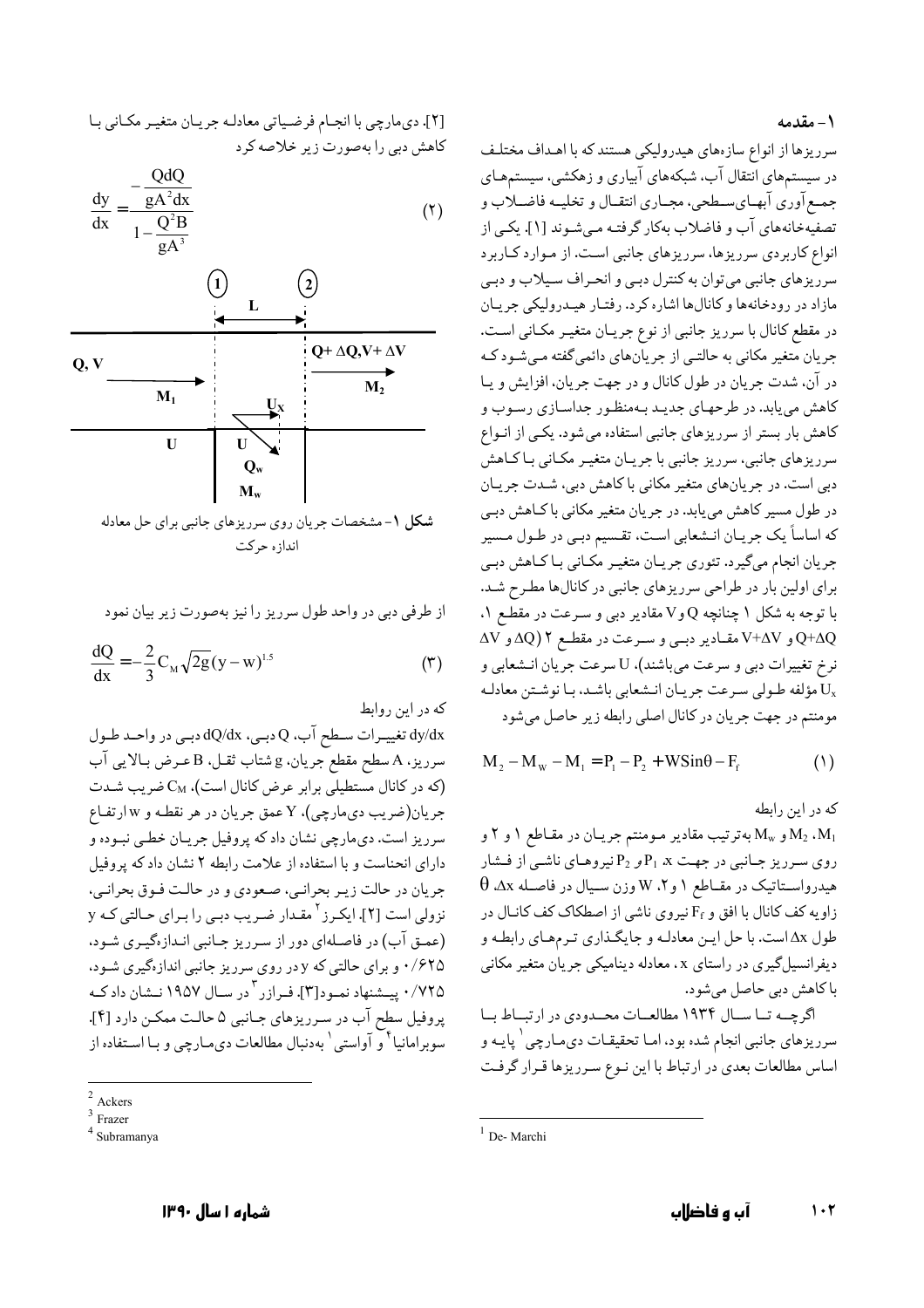که در این رابطه و Fp2 نیروهای فشاری در دو مقطع ۱ و F<sub>f</sub> ،۲ نیـروی ناشـی از F $_{\rm p1}$ اصطکاک کف در طول سرریز، ;ΣF نیروهای اعمالی از طرف صفحات هادي و گروه شمع بر حجم كنتـرل انتخـابي، W وزن سـيال  $Q_2$  المان حجم كنترل، 50شيب طولي كف كانال، p دانـسيته سـيال،  $Q_2$  $V_1$  دبسی هسای مقساطع ۲، ۲ و عبسوری از سسرریز،  $V_2$  و  $Q_w$   $Q_1$ سرعتهای جریان در مقاطع ۱ و ۲ و پرU مؤلفه طولی سرعت جریان بر روی سرریز است. اگر صفحهای در آب ساکن بهصورت غوطـهور درآید، نیروی هیدرواستاتیکی Ps بـر آن اعمـال مـیشـود. اگـر ایـن صـفحه درون جريــان ســيال بــهصـورت مــستغرق درآيــد، نيــروي هیدرودینامیکی P<sub>d</sub> بر آن اعمال میشود که معادل است با

$$
P_d = K_d P_s \tag{2}
$$

که در این رابطه نسبت نیروی هیدرودینامیکی به نیروی هیدرواستاتیکی است. بنابراین برای گروهی از صفحات هادی و گروه شمع که درون کانال در مقابل جريان بهصورت مستغرق نصب شدهاند نيز مي توان رابطـه ۱٫۶نوشت

$$
\sum F_i = K_d \gamma \Delta y \sum a_i \tag{9}
$$

که در این رابطه

وزن مخصوص، 57 اختلاف عمق در دو طـرف سـازه و Za<sub>i</sub> جمـع  $\gamma$ سطح تصویر صفحات هادی و گروه شمع در مقابل جریان است. بـا فرض مقطع مستطیلی برای کانال اصلی و در نظر گرفتن روابط زیر. معادله اندازه حرکت در فرم جدید قابل بسط است

$$
W = \gamma BL \frac{y_1 + y_2}{2}
$$
 (Y)

$$
F_{f} = \tau_{0} pL = \gamma R s_{f} pL = \gamma B L \frac{y_{1} + y_{2}}{2} s_{f}
$$
 (A)

$$
F_{p1} = B\gamma \frac{y_1^2}{2} \tag{4}
$$

$$
F_{p2} = B\gamma \frac{y_2^2}{2}
$$
 (1.)

تنش برشي در كف و جداره المان حجم كنترل، p ييرامون تر شـده جريان، L طول المان حجم كنترل و Sf شيب خط انرژى است. با مقایسه معادله دینامیکی حاکم بر جریان، حاصل از دو روش انـرژی و اندازه حرکت و مقادیر نزدیک بـه واحـد ضـریب تـصحیح انـرژي جنبشی (α) و ضریب تصحیح مومنتم (β) در کانالهای منظم باز و

تئوری او مطالعـاتی روی سـرریزهای جـانبی انجـام دادنـد و نـشان دادند که بهترین محل برای اندازهگیری عمـق جریـان، محـور کانـال است [۵]. تامسون و همکاران <sup>۲</sup> ضمن نقد و بررسی روابط ارائه شـده توسط سوبرامانیا و آواستی و در نظر گرفتن شرایط حدی فرود برابر یک، به این نتیجه رسیدند که  $C_M$ به سـمت یـک میـل مـیکنـد [۶]. الخشاب <sup>۳</sup> و اسمیت <sup>۴</sup> با مطالعات آزمایشگاهی به این نتیجه رسـیدند که اگر مؤلفه طولی سرعت روی سرریز، بزرگتر از مؤلفه سرعت در کانال اصلی باشد (U<sub>x</sub>>V)، فرض ثابت بودن انرژی در طول سرریز فرض صحیحی نیست [۷]. رانگـا راجـو و همکـاران <sup>۵</sup>بـا اسـتفاده از مدل آزمایشگاهی، ضریب دبی سرریزهای جانبی لبهتیـز و لبـه پهـن مستطیلی با دیواره جانبی در کانال فرعی را مورد مطالعه قرار دادند [۸]. در زمینهی سرریزهای جانبی، مطالعات آزمایشگاهی، تحلیلـی و عددي متعددي انجام شده است [٩-٢٥]. اگر چه مطالعـات انجـام شـده در ارتبـاط بـا سـرريزهاي جـانبي در سـالهاي اخيـر پيـشرفت چشمگیری داشته است، اما با این وجـود هنـوز یـک روش نهـایی و کامل برای مقاصد طراحی، جامعیت پیدا نکرده است. بـا اسـتفاده از تحلیل ابعادی در حالت کلی میتوان نشان داد که تعداد پارامترهـای موجود در معادله حاكم زياد است. بنـابراين ارائـه دقيـق معـادلات مربوطه، ساده نیست. بـه ایـن ترتیـب بـرای شـناخت بهتـر مکانیـسم رفتاري سرريزهاي جانبي با فرمهاي هندسي مختلف و افزايش راندمان هيدروليكي ايـن سـرريزها، لازم اسـت مطالعـات بيـشتري صورت گیرد. بر این اساس در این مقالـه بـا اسـتفاده از مـدلسـازی تحلیلی و آزمایشگاهی به بررسمی شرایط جریان روی سرریزهای جانبي و افـزايش رانـدمان هيـدروليكي ايـن سـازههـا بـا اسـتفاده از صفحات هادي وگروه شمع پرداخته شد. نتايج نشان داد كه با تغييـر وضعیت هیدرولیکی جریان در ناحیه عمل سرریز جانبی، با استفاده از گروه شمع و صفحات هادي و ايجـاد مـومنتم اضـافي در راسـتاي عبور جريان از روى سرريز، راندمان آن افزايش مىيابد.

## ۲- مدلسازی تحلیلی جریان با مراجعه به شکل ۲ و با نوشتن معادله اندازه حرکت بین مقـاطع ۱ و ۲، رابطه ۴ حاصل می شود

$$
\text{F}_{\text{p1}} - \text{F}_{\text{p2}} - \text{F}_{\text{f}} - \sum \text{F}_{\text{i}} + \text{Ws}_0 = \rho(\text{Q}_2 \text{V}_2 - \text{Q}_{\text{w}} \text{U}_{\text{x}} - \text{Q}_{\text{1}} \text{V}_{\text{i}})
$$

Awasthy

Thomson et al.

FLKhashah

Smith

<sup>&</sup>lt;sup>5</sup> Ranga Raju et al.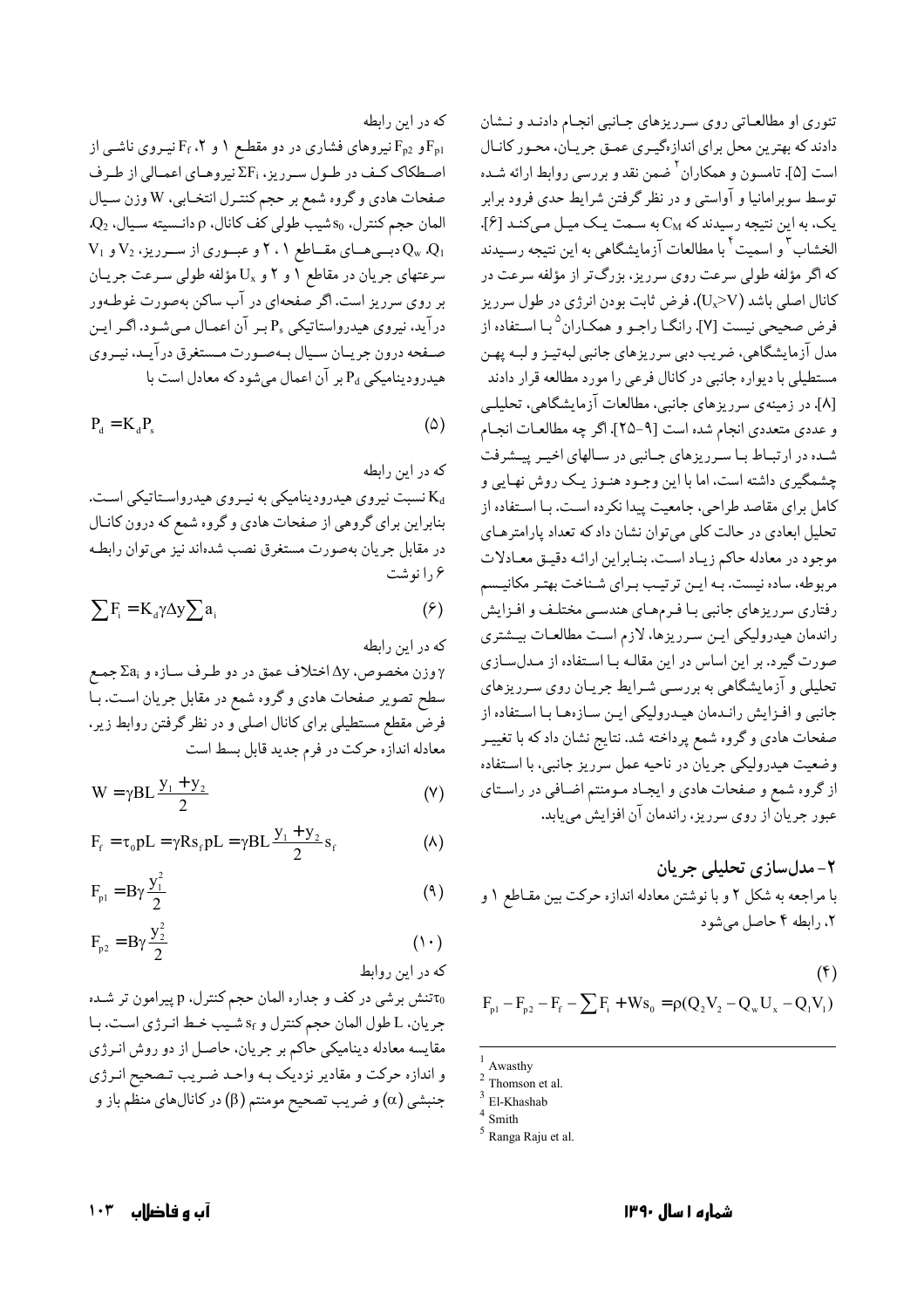

شکل ۲-مشخصات جریان روی سرریزهای جانبی در حضور صفحات هادی و گروه شمع

فلومها میتوان نشان داد که  $\rm{U}_{x} {\cong} V_{1}$ است. با جایگذاری در معادلـه مومنتم و سادهسازی میتوان نوشت

(11)  
\n
$$
K_{d} = \frac{B(y_{1} + y_{2})[y_{1} - y_{2} + L(s_{0} - s_{f})] - \frac{2}{Bg}[\frac{Q_{2}^{2}}{y_{2}} - \frac{Q_{w}Q_{1}}{y_{1}} - \frac{Q_{1}^{2}}{y_{1}}]}{\frac{1}{2}(y_{1} - y_{2})\sum a_{i}}
$$

$$
K_{d} = \frac{B(y_{1}^{2} - y_{2}^{2}) - \frac{2}{Bg} [\frac{Q_{2}^{2}}{y_{2}} - \frac{Q_{w}Q_{1}}{y_{1}} - \frac{Q_{1}^{2}}{y_{1}}]}{\frac{1}{2}(y_{1} - y_{2})\sum a_{i}} \qquad (17)
$$

مطابق با شکلهای ۱ و ۲، چنانچـه Q و V مقـادیر دبـی و سـرعت در مقطع ۹، Q+AQ و V+AV مقـادیر دبـی و سـرعت در مقطـع ۲ (∆0 و ∆ل نرخ تغییرات دبی و سرعت هستند)، U سـرعت جریـان انشعابی و  $\mathrm{U}_\mathrm{x}$  مؤلفه طولی سرعت جریان انشعابی باشد. روابط زیـر بەدست مى آيد

$$
M_1 = \rho \beta QV \tag{17}
$$

$$
M_{w} = \rho \frac{dQ}{dx} \Delta x U_{x}
$$
 (1f)

$$
M_2 = \rho \beta (Q + \Delta Q)(V + \Delta V)
$$
 (10)

۱۰۴ آب و فاضلاب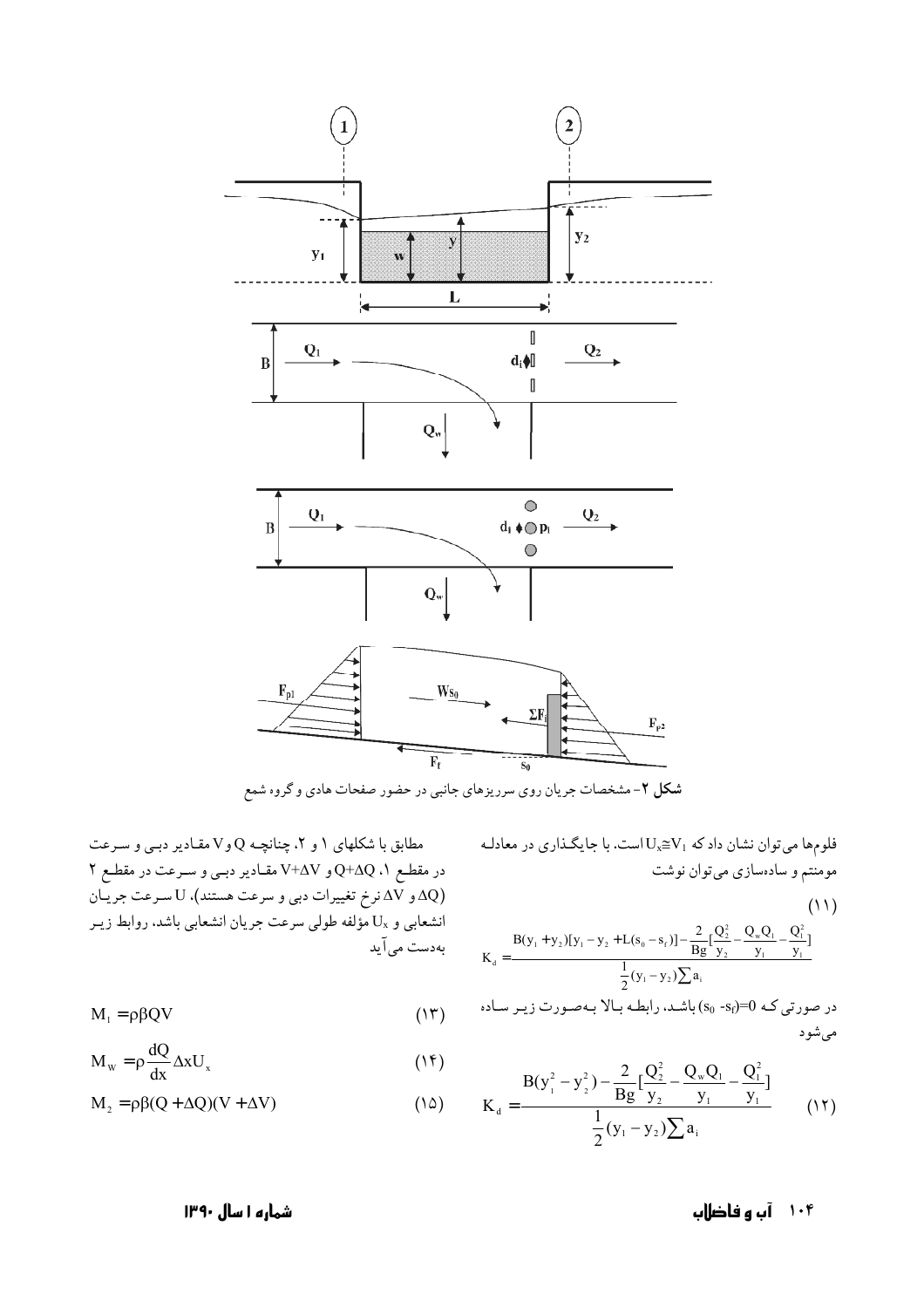با استفاده از معادله مومنتم میتوان نوشت

$$
M_2 - M_w - M_1 = P_1 - P_2 + W \sin \theta - F_f - \sum F_i \quad (19)
$$

$$
P_1 - P_2 = -\gamma A \Delta y
$$
\n
$$
\Delta y
$$
\n
$$
\Delta y
$$
\n
$$
\Delta y
$$
\n
$$
\Delta z
$$

$$
WSin\theta = \gamma AS_{0}\Delta x \tag{1A}
$$

$$
F_{f} = \tau_{0} p \Delta x = \gamma R S_{f} p \Delta x = \gamma A S_{f} \Delta x \qquad (19)
$$

$$
P_{d} = K_{d} P_{s}
$$
 (7.1)

که در این رابطه  $\mathfrak{p}$ ، تنش برشـی متوسط وارد بـر جـدارههـا وكـف در جهـت  $\tau_o$ پیرامون تـر شـده، R شـعاع هیـدرویکي و 7وزن مخـصوص سـیال است. با جایگزینی روابط بالا در رابطه ۱۶ رابطه زیـر بـهدسـت می آید:

$$
\rho \beta (Q + \Delta Q)(V + \Delta V) - \rho \frac{dQ}{dx} \Delta x U_x - \beta \rho QV
$$
  
= -\gamma A \Delta y + \gamma A S\_0 \Delta x - F\_f - \sum F\_i

با تقسیم طرفین رابطه ۲۲ بر pgA و حذف ترمهای مرتبـه بـالا رابطه زیر ایجاد می شود

$$
\frac{1}{g} [\beta (V\Delta V + \frac{V}{A}\Delta Q) - \frac{dQ}{dx} \Delta x \frac{U_x}{A}]
$$
\n
$$
= -\Delta y + S_0 \Delta x - S_f \Delta x - \frac{K_d}{B} \frac{\Delta y}{y} \sum a_i
$$
\n(17)

با تقسیم رابطه ٢٣ به Ax وقتی که Ax به سـمت صـفر میـل مـیکنـد رابطه ۲۴ به دست می آید

$$
\beta \frac{VdV}{gdx} + \frac{dy}{dx} = -\beta \frac{V}{gA} \frac{dQ}{dx} + S_o
$$
  

$$
-S_f + \frac{dQ}{dx} \frac{U_x}{gA} - \frac{K_a}{A} \sum a_i \frac{dy}{dx}
$$
 (17)

$$
\frac{dQ}{dx} = \frac{d(VA)}{dx} = V\frac{dA}{dx} + A\frac{dV}{dx}
$$
 (10)

$$
V/gA
$$
با ضرب کردن  $V/gA$  در طرفین رابطه ۲۵، رابطه زیر حاصل  
میشود  
V dV V dO = dA.

$$
\frac{1}{g} \frac{dV}{dx} = \frac{1}{gA} \left( \frac{dV}{dx} - V \frac{dV}{dx} \right)
$$
 (17)

$$
\frac{V}{g}\frac{dV}{dx} = \frac{V}{gA}(\frac{dQ}{dx} - \frac{Q}{A}B\frac{dy}{dx})
$$
 (YV)

ب اضرب طرفین رابطه ۲۷ در β و جایگذاری V=C/A در ترم  
آخرآن، رابطه ۲۸ به دست میآید  
β
$$
\frac{V}{g} \frac{dV}{dx} = \beta \frac{V}{gA} \frac{dQ}{dx} - \beta \frac{Q^2}{gA^3} B \frac{dy}{dx}
$$
 (۲۸)

$$
\beta \frac{V}{gA} \frac{dQ}{dx} - \beta \frac{Q^2}{gA^3} B \frac{dy}{dx} + \frac{dy}{dx} = -\beta \frac{V}{gA} \frac{dQ}{dx}
$$
  

$$
+ S_0 - S_f + \frac{dQ}{dx} \frac{U_x}{gA} - \frac{K_d}{A} \sum a_i \frac{dy}{dx}
$$
  

$$
+ S_0 - S_f + \frac{dQ}{dx} \frac{U_x}{gA} - \frac{K_d}{A} \sum a_i \frac{dy}{dx}
$$
 (19)

و در نهایت

از طرفي

$$
\frac{dy}{dx} = \frac{S_0 - S_f - (2\beta V - U_x)\frac{dQ}{gAdx}}{1 - \frac{\beta Q^2 B}{gA^3} + \frac{K_d}{A}\sum a_i}
$$
 (7.)

$$
\frac{dy}{dx} = \frac{-\frac{QdQ}{gA^2dx}}{1 - \frac{Q^2B}{gA^3} + \frac{K_d}{A}\sum a_i}
$$
 (T<sup>1</sup>)

با مقایسه رابطه اخیر و معادله دینامیکی حاکم بـر جریـان متغیـر مکانی با کاهش دبی میتوان دریافت که با استفاده از صفحات هادی و گروه شمع میتوان دبی جریان از سرریزهای کناری را افزایش داد. بر اساس معادلـه ديمـارچي رابطـه تغييـرات دبـي جريـان را

$$
\frac{dQ}{dx} = \frac{2}{3} C_M \sqrt{2g} (y - w)^{1.5}
$$
 (77)

آب و فاضلاب ۱۰۵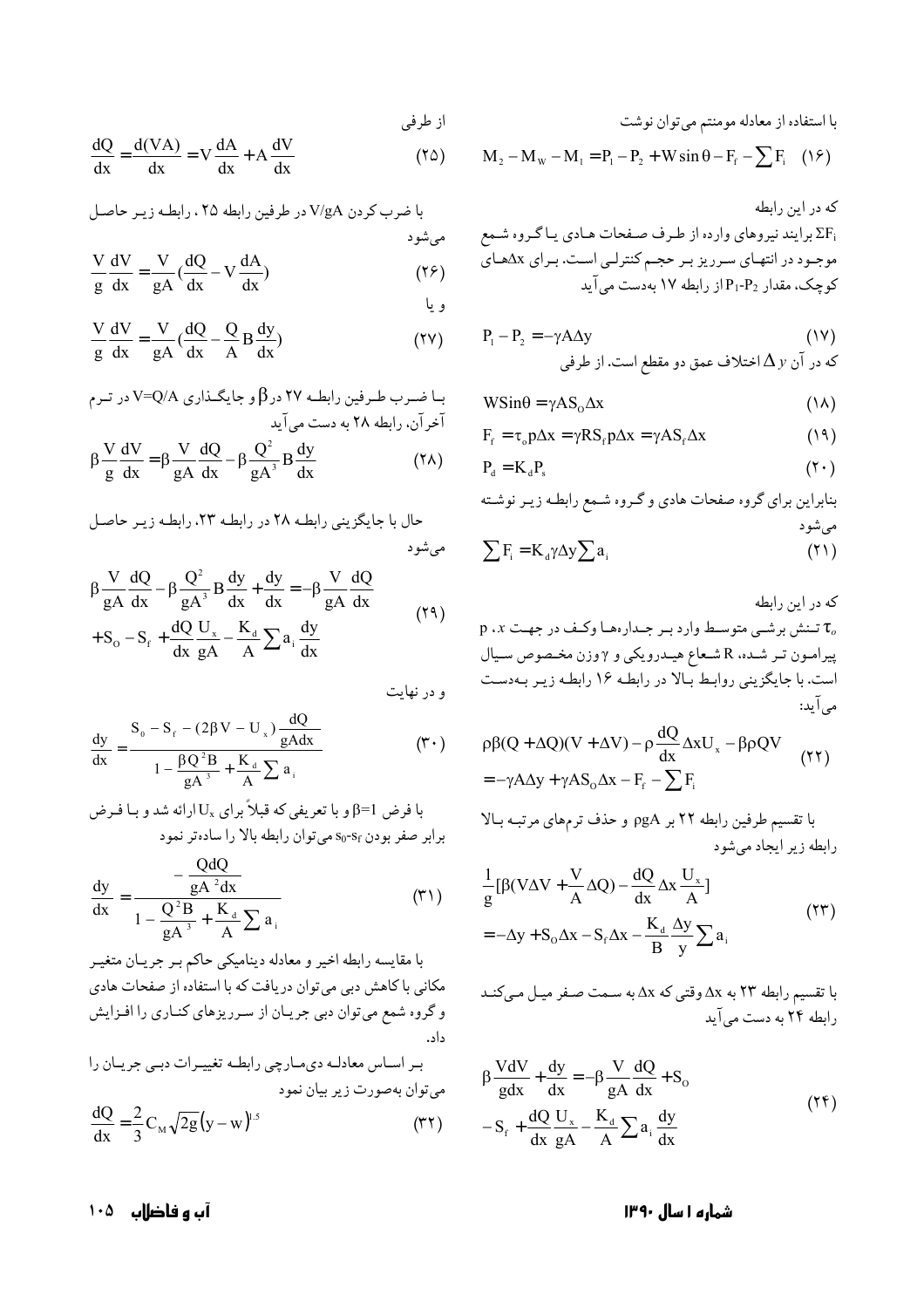اگر رابطه دبی جریان بهصورت زیر فرض شود

Q = By
$$
\sqrt{2g(E - y)}
$$
 (TT)  
E<sup>2</sup>

$$
Fr^{2} = \frac{Q^{2}}{gy^{3}B^{2}}
$$
 (TF)

$$
\frac{dy}{dx} = \frac{-\frac{4}{3} \frac{Q}{g B^{2} y^{2}} C_{M} \sqrt{2g} (y - w)^{1.5}}{(1 - \frac{Q^{2}}{g y^{3} B^{2}}) + K_{d} \frac{1}{A} \sum a_{i}} \qquad (7\Delta)
$$

$$
\frac{dy}{dx} = \frac{-\frac{4}{3} \frac{By\sqrt{2g(E-y)}}{gB^{2}y^{2}} C_{M} \sqrt{2g}(y-w)^{1.5}}{(1 - \frac{B^{2}y^{2}[2g(E-y)]}{gy^{3}B^{2}}) + K_{d} \frac{1}{A} \sum a_{i}} \qquad (75)
$$

$$
\frac{dy}{dx} = \frac{-\frac{8}{3} \frac{\sqrt{(E - y)}}{B} C_M (y - w)^{1.5}}{3y - 2E + K_a \frac{1}{B} \sum a_i}
$$
 (TV)

$$
R_1 = -\frac{8}{3} \frac{C_M}{B}
$$
 and  $R_2 = K_d \frac{1}{B} \sum a_i$  and  $U^2 = E - y$ 

مي توان نوشت

$$
\frac{dy}{dx} = \frac{R_1 (E - U^2 - w)^{1.5}}{-2(E - 3U^2 + R_2)}
$$
 (T4)

$$
E - w = N_1 \text{ and } E + R_2 = N_2 \qquad (\mathbf{f} \cdot)
$$
  
\n
$$
2 \frac{N_2 U}{(N_1 - U^2)^{1.5}} dU - 6 \frac{U^3}{(N_1 - U^2)^{1.5}} dU = R_1 dx \qquad (\mathbf{f} \cdot)
$$
  
\n
$$
2 d\Phi_1 - 6 d\Phi_2 = d\Phi_3 \qquad (\mathbf{f} \cdot)
$$

$$
d\Phi_1 - 6d\Phi_2 = d\Phi_3 \tag{5.7}
$$

$$
\Phi_1 = \frac{(\mathbf{E} + \frac{\mathbf{K}_d}{\mathbf{B}} \sum \mathbf{a}_i)}{\mathbf{E} - \mathbf{w}} \sqrt{\frac{\mathbf{E} - \mathbf{y}}{\mathbf{y} - \mathbf{w}}} \tag{57}
$$

$$
\Phi_2 = -\left(\sqrt{\frac{y - w}{E - y}} + \sin^{-1}\left[\sqrt{\frac{E - y}{E - w}}\right]\right) \tag{55}
$$

$$
\Phi_3 = \frac{4}{3} \frac{C_M}{B} x
$$
 (f $\Delta$ )

$$
x = \frac{3B}{2C_M} \left\{ \frac{\left(E + \frac{K_d}{B} \sum a_i\right)}{E - w} \sqrt{\frac{E - y}{y - w}} + 3\left(\sqrt{\frac{y - w}{E - y}} + \sin^{-1}\left(\sqrt{\frac{E - y}{E - w}}\right)\right) \right\}
$$
(f)

۳- تحلیل ابعادی، تجهیزات آزمایـشگاهی و پارامترهـای اندازهگیری شده

متغیرهای مؤثر بر ضریب دبی سرریز جانبی در حضور صفحات  
هادی و گرو، شمع عبارتاند از:  
مایدی و گرو، شمع عبراتاند از:  
(σ)یشطحی (d)  
دینامیکی (4) و کشش سطحی (d)  
دینامیکی (4) و کشش سطحی (b)  
سعت جریان (V) در کانال اصلی  
سعت جریان (V) در کانال اصلی  
شمای میدرولیکی جریان شامای میرریز (w))، عرضی کانال  
شمل طول بازشدگی سرریز و صفحات هادی یا سطح  
تصویر گرو، شمع(که)  
(a)  
تصویر گرو، شمعامی نن ننیر های منغیرهای میژتر بر مسئله بهصورت زیر  
براین اساس رابطه بین متفیرهای میژتر بر مسئله بهصورت زیر  
بیان اسس تئوری 
$$
\pi
$$
 میشود  
براساس تئوری  $\pi$  باینگهام و با ترکیب متفیرهای حاصل،  
پاراست هایشود  
(۲۲)  
  
C<sub>M</sub> =  $\Phi\left(y^2_1, y^2, y^3, y^4, y^5, y^6, y^7, y^8, y^9, y^8, y^9, y^8, y^9, y^9, y^9, y^8  
بیان میشود$ 

در هیدرولیک کانالهای باز، هنگـامی کـه جریـان آشـفته باشـد .<br>تأثیر نیروی لزجت در مقایسه بـا نیروهــای اینرســی نــاچیز و انــدک است و از آنجا که اصولاً وضعیت جریـان در کانـالهـا بـهصورت آشفته است، از تأثیر نیروی لزجت یا همان عدد رینولدز صـرف:نظـر میشود. تأثیر نیروی کشش سطحی در مـواردی کـه عمـق آب روی سرریز کمتر از ۴ سانتیمتر است، مطرح است و از آنجاکه در تمامی آزمایـشهای انجـام شـده عمـق آب روی سـرریز بیـشتر از ۴

> $1.9$ آب و فاضلاب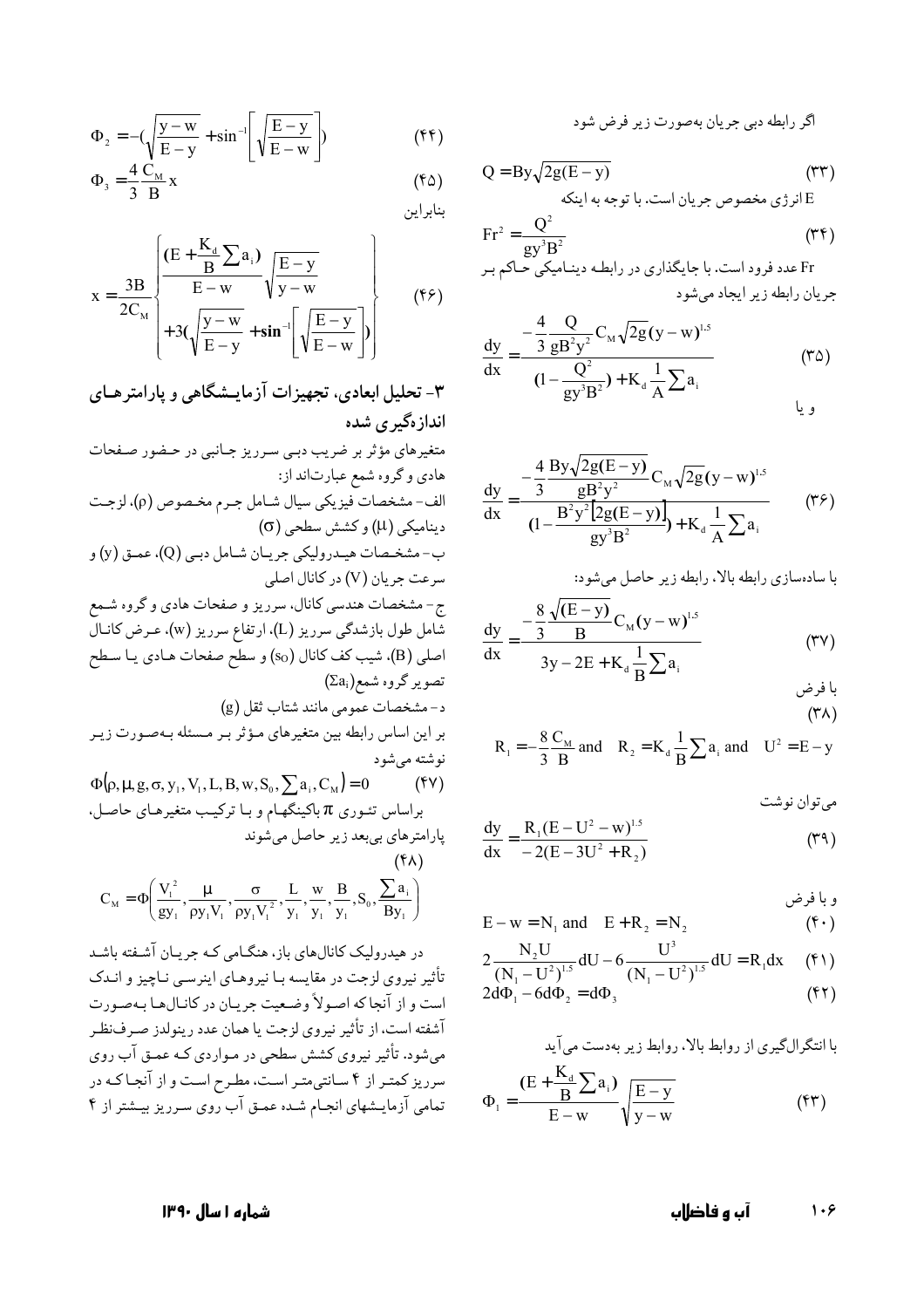سانتي متر است، از تأثير نيروي كشش سطحي يا همان عدد وبـر نيـز صرفنظر می شـود. همچنـین برخـی از محققـان اثـر شـیب کـف در جریانهای زیر بحرانی را ناچیز دانستهاند، در نتیجـه از تـأثیر S<sub>o</sub> نیـز صرف نظر مے شود[۱۵ و ۱۷]. بنایراین

$$
C_M = \Phi\left(F_{T_1}, \frac{L}{y_1}, \frac{W}{y_1}, \frac{B}{y_1}, \frac{\sum a_i}{By_1}\right) \tag{54}
$$

که در این رابطه

Fr1 عدد فرود جريان در مقطع ١ از المان حجم كنترلـى است. بـا استفاده از روش آنالیز ابعادی ناقص (ISS)<sup>\</sup> میتوان یکـی از اعـداد بی بعد حاصل را کم کرد [۲۶]. برای اینکار با توجه به وجود شرایط لازم برای اعمال روش ISS، از تقسیم پارامتر L/y1 بر B/y1. پارامتر L/B حاصل میشود. لذا بهجای پارامترهای بمیبعد B/y1 و در رابطه ۴۹ از پارامتر بیبعد L/B استفاده میشود. بنابراین I/Y

$$
C_{M} = \Phi\left(F_{T_1}, \frac{w}{y_1}, \frac{L}{B}, \frac{\sum a_i}{By_1}\right)
$$
 (2.)

در بخش نتایج، ارتباط پارامترهای بی بعد مورد اشاره در رابطـه بالا با ضریب دبی (C<sub>M</sub>) مورد بررسی قرار گرفته و سپس با اسـتفاده از نرم افـزار SPSS روابـط حـاكم بـر تغييـرات CM بـا پارامترهـاي بی بعدٰ مستقل بر اساس دادههای آزمایشگاهی برای حالتهای مختلف استخراج مي گردد.

آزمایش های مربوط بـه ایـن تحقیـق در یـک کانـال بـا دیـواره شیشهای و مقطع مستطیلی به عرض ۴۰ سانتی متـر و طـول مفیـد ۸ متر انجام شد. دیواره کانال از جنس پلکسی گلاس<sup>۲</sup> شـفاف و دارای ارتفاع <sup>۰</sup>۶ سانتی‰تر بود. در شکل ۳ شمای کلی مـدل آزمایـشگاهی مورد استفاده در این تحقیق نشان داده شده است. آب توسط پمپ با حداکثر ظرفیت ۵۰ لیتر در ثانیه، از مخزن اصلی به کانال با دیواره شیشهای هدایت میشد. قسمتی از جریان داخل کانال پس از



آب و فاضلاب ۱۰۷

رسیدن به سرریز مورد آزمایش، بـهصـورت جـانبی از مـسیر اصـلی

منحرف و در مخزن جـانبي تخليـه مـيگرديـد. جريـان باقيمانـده در

کانال در مسیر اصلی در انتهای کانال و پس از عبـور از زیـر دریچـه

کنترل دبي و سطح آب وارد مخـزن اصـلي مـي شـد. آب خروجـي از

مخزن جانبي و انتهايي در نهايت وارد مخـزن اصـلي شـده و دوبـاره توسط پمپ به کانال هـدايت مـيگرديـد. آب پـس پمپـاژ از مخـزن اصلي از طريق خط لولـه بـا عبـور از دبـيسـنج ديجيتـال بـه مخـزن ورودی در ابتدای کانال هـدایت مـیگردیـد. بـّـهمنظـور آرام نمـودن

جریان در مخزن بالادست از صفحات مشبک آرام کننده درون ایـن

مخزن استفاده شد. با توجه به پروفیلهای سرعت بـهدسـت آمـده در

طول کانال مشخص گردید که جریان در فاصله ۳/۵ متری از ابتدای

کانال توسعه یافته است و در نتیجـه بـرای اطمینـان بیـشتر، سـرریز

جـانبي در فاصـله ۴/۵ متـري از ابتـداي كانـال نـصب گرديـد.

اندازهگیری دببی جریـان قبـل از سـرریز جـانبی (Qı) بـا اسـتفاده از دبـيسنج ديجيتـال واسنجــي شده كه در فاصلـه بين پمـپ و مخـزن بالادستّ قرار داشت، صورت گرفت. با استفاده از دریچه کشویی در

انتهای کانال، سطح آب در کانال تنظیم گردید. از این دریچـه، بـرای

اندازهگیری دبی جریان پس از سرریز جانبی (Q2) نیز استفاده شـد.

از تفاضل دبی جریان قبل از سرریز جـانبی و پـس ازآن (Q2-Q1).

دبی عبوری از سرریز جـانبی (Q<sub>w</sub>) محاسـبه شـد. در آزمـایشهـای

انجام شده، شیب کف کانال صفر (so=0) بود و جریان بهصورت

آزاد از روی سرریز عبور میکرد. در جدول ۱ اطلاعـات مربـوط بـه

متغیرهای هندسی و هیدرولیکی مورد اشاره، ارائه گردیده است. عدد

فرود بالادست سرریز (Fr1) در همه حالات کمتر از ۱ و در محدوده

بین ۰/۱۵ تا ۰/۵ بود که شرایط جریان زیربحرانبی را ارضا

مینمود. صفحات هادی و گروه شمع در انتهای سرریز درون کانال

و بـهصـورت كـاملاً متقـارن نـصب گرديدنـد. ابعـاد ايـن صـفحات

بهگونـهای انتخـاب گردیـدکـه در بـالا دسـت سـرریز، در جریـان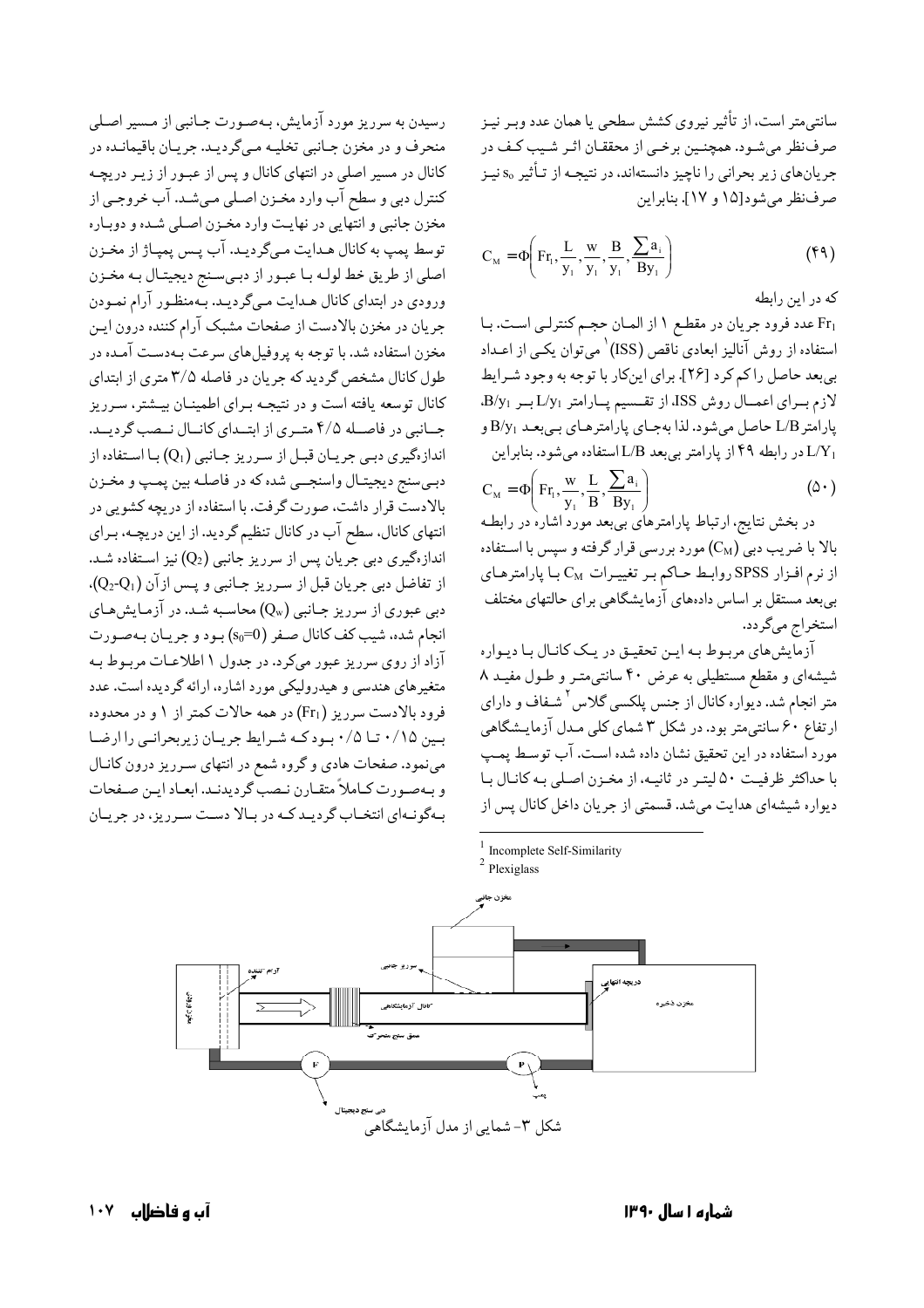| <b>جدول ۱</b> - محدودههای اندازهگیری پارامترهای مؤثر |                                    |                      |                            |  |
|------------------------------------------------------|------------------------------------|----------------------|----------------------------|--|
| فرود بالادست<br>$(Fr_1)$                             | عرض سرريز<br>(L)                   | ارتفاع سرريز<br>(w)  | دبی بالادست<br>$Q$ (lit/s) |  |
| $\cdot/\Delta$ $ \cdot/\Delta$                       | $Y^{\wedge}$ , $\wedge$ , $\wedge$ | $Y \cdot 10.1 \cdot$ | $\cdots$ ۴۵                |  |



پس زدگی اتفاق نیفتد (شـمعهـای بـهقطـر ٢ سـانتیمتـر و صـفحات هادی به عرض ۲ سانتی متر که ارتفاع همه معادل بـا ارتفـاع سـرريز مورد استفاده بود). ضمناً در تمـامي حـالات بـهخـاطر كـاهش افـت انرژی و جلوگیری از تشکیل جریانهای ثانویه سطحی، صفحات و شمعها بهصورت مستغرق در آب بودنـد. تعـداد صـفحات هـادي و گروه شمع مورد استفاده، یک، دو و سه عدد در یک راسـتای عرضـی بود. جدول ۲ کلیاتی از نحـوه بـهکـارگیری صـفحات هـادی و گـروه شمع را نـشان مـىدهـد. در مجمـوع ٣٢٠ آزمـايش در ايـن ارتبـاط انجام شد.

۴-نتايج

ضریب دبی سرریزهای جانبی ساده با استفاده از پروفیـل سـطح آب، معادله دبی عبوری در واحد طول سرریز جـانبی (رابطـه ٣٢) و استفاده از روابط ١٢ و ۴۶ محاسبه گرديـد. در شـكلهاى ۴ و ۵ مقادیر ضریب دبی بهدست آمده در تحقیـق حاضـر در شـرایط عـدم حضور صفحات هادي وكروه شمع با نتايج ارائه شده توسط ديگر





محققان، بر حسب یارامترهای بمیبعـد Fr1 و w/y مقایـسه شـد. مقايسه نتايج نشان مىدهدكه، روند تغييرات نتـايج حاصـل از ايـن تحقيـق بـا نتـايج تحقيقـات پيـشين و بـهخـصوص نتـايج برقعـي و همكاران از تطابق خوبي برخوردار است [١۶]. در شکلهای ۶ و ۷، نمودارهای تغییرات ضریب K<sub>d</sub> حاصل از



۱۰۸ آب و فاضلاب

شماره ۱ سال ۱۳۹۰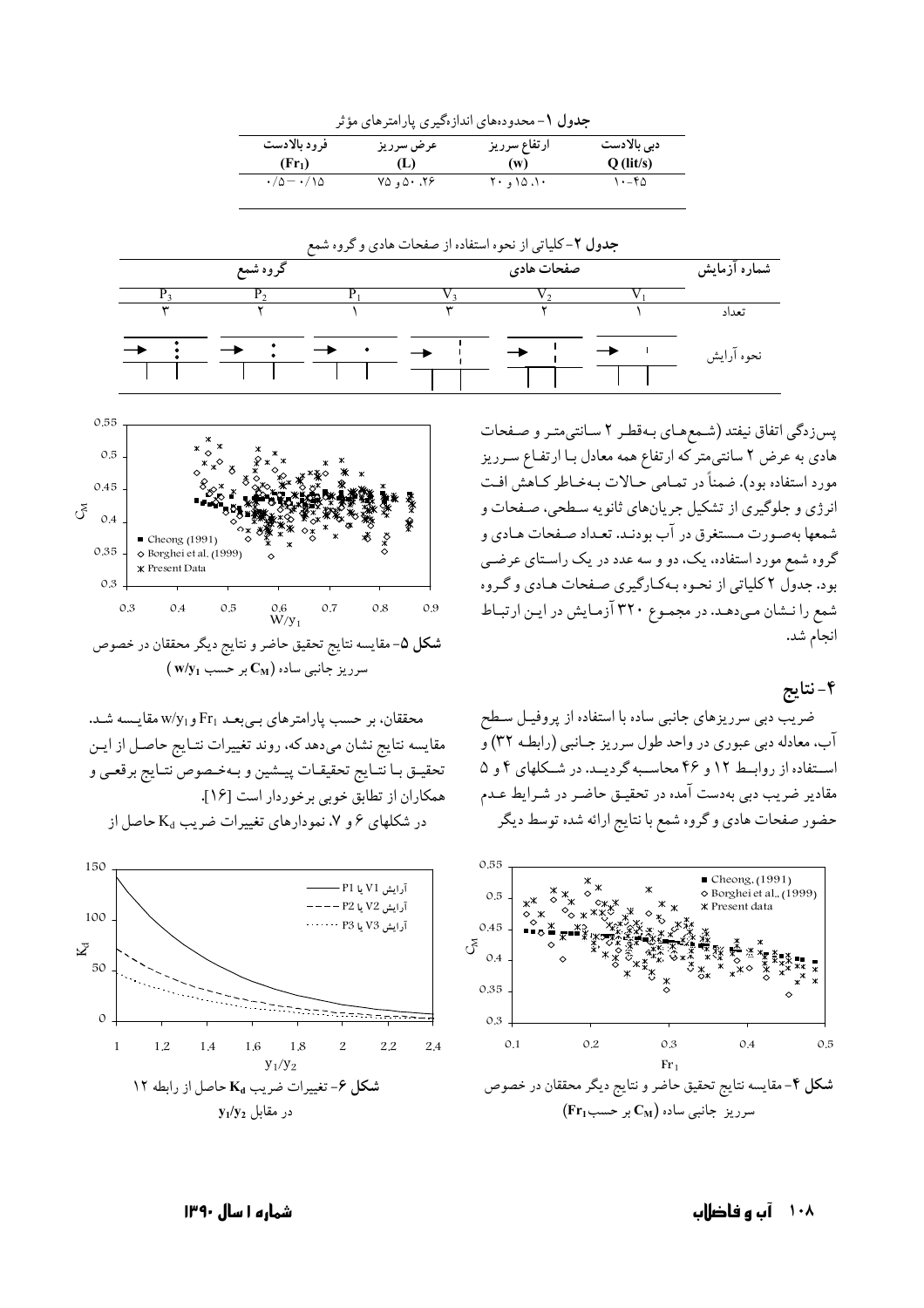

رابطه ١٢ بهترتيب بر حسب يارامترهاي بدون بعد 21/y2 و Fr1 ترسیم شده است. ملاحظه میشود کـه بـا افـزایش مقـادیر هـر دو يارامتر فوقالذكر، ضريب K<sub>d</sub> كاهش مي يابد و نهايتاً به سـمت عـدد یک همگرا میشود. از مقادیر K<sub>d</sub> بهدست آمده از ایـن شـکلها بـرای بهدست آوردن پروفيـلهـاي سـطح آب و ضـريب دبـي در حالـت تئور یک استفاده شد.

شکل ۸ پروفیلهای سطح آب تئوریک و آزمایشگاهی را بـرای سرریز ساده و حالتهای سرریز ساده در حـضور تعـداد یـک، دو و یـا سه عدد صفحه هادی نشان میدهد. در شکل ۹ نیز نتایج تئوریـک و آزمایـشگاهی مربـوط بـه پروفیـل سـطح آب بـرای سـرریز سـاده و سرریز در حضور تک شمع و گروه شمع دوتایی و سهتایی نشان داده شده است. مقايسه پروفيـل سـطح آب در حالـت سـرريز سـاده بـا صفحات هادي و گروه شـمع، نـشان مـي‹هـد كـه نتـايج تئوريـك و آزمایشگاهی تغییرات پروفیل سطح آب در دو حالت از سـازگاری خوبي برخوردارند. البته خطايي در حد كمتـر از ۵ درصـد در هـر دو شکل و بهخصوص در شکل ۹ قابل مشاهده است. لازم بهذکـر اسـت كه در محدوده اطراف شمع بهخاطر خطوط جرياني شدن، سـطح آب ثابتي بهوجود نمي آيد و بنابراين تعيـين دقيـق عمـق آب در اطـراف شمع به شخص اندازهگیر بستگی دارد. حال آنکـه در مـورد صـفحات هادي تقريباً سطح نسبتاً همواري در جلوي سازه بهوجود مي آيـد كـه اندازهگیری عمق را تسهیل می;نمایـد. ضـمناً ملاحظـه مـیشـود کـه بالاآمدگی پروفیل سطح آب در حالت سرریز ساده با صفحات هادي بيشتر از حالت سرريز ساده باگروه شمع است.

برای بررسی تأثیر صفحات هادی و گروه شمع در افـزایش دبـی عبوری از سرریز جانبی ساده، تغییرات دبی عبوری بر حسب ارتفاع بالادست سرریز مورد بررسی قرار گرفت (شکل ۱۰). در شکل ۱۰ به مقایسه دبی عبوری از سرریز در سه حالت سـرریز سـاده، سـرریز ساده با سه صفحه هادی و سرریز ساده باگروه شمع سهتایی پرداختـه شد. همانطور که مشاهده میشود، مقدار دبی عبوری در حالت سرریز ساده با صفحات هـادي، تا حدود ٣٠ درصد و در حالت





سرریز ساده باگروه شمع تا حدود ۲۰ درصد بیشتر از حالت سـرریز ساده بودكه دليل اين امر، ايجـاد مـومنتم اضـافي توسـط صـفحات هادي وگروه شمع در جريان انحرافي است.

صفحات هادي وگروه شمع با ايجاد مـومنتم اضـافي در راسـتاي سرريز جانبي، باعث افزايش ضريب دبي و به تبع آن باعث افـزايش دبی عبوری از روی سرریز میشوند بـهطـوری کـه ضـریب دبـی بـا استفاده از گروه شمع بهطور متوسط ۱۰ تا ۲۰ درصد و باكاربرد صفحات هادي به طور متوسط ١٠ تــا٣٠ درصد افـزايش مـي يابـد. شکلهای ۱۱ تا ۱۴ مقایسه میزان اثرپذیری ضریب دبی از حـضور صفحات هادي و گروه شمع در سرريز جانبي ساده را نشان مـيدهـد.  $Fr_1$  شکلهای ۱۱ و ۱۲، تغییرات  $C_M$ به ترتیب در مقابل W/y1 و Fr برای شرایط سرریز ساده و سرریز ساده در حـضور ۳ صـفحه هـادی مستغرق را نشان میدهد. در شکلهای ۱۳ و ۱۴ نیـز تـأثیر حـضور گروه شمع سهتایی بر افزایش ضریب دبی جریان بهترتیب در مقابـل و Fr1 ترسيم شده است. با توجه به اين شكلها به سادگي Fr می توان دریافت که با حضور صفحات هادی و گـروه شـمع، ضـریب دبی به میزان قابل ملاحظهای افزایش می یابد. بنابراین در صورت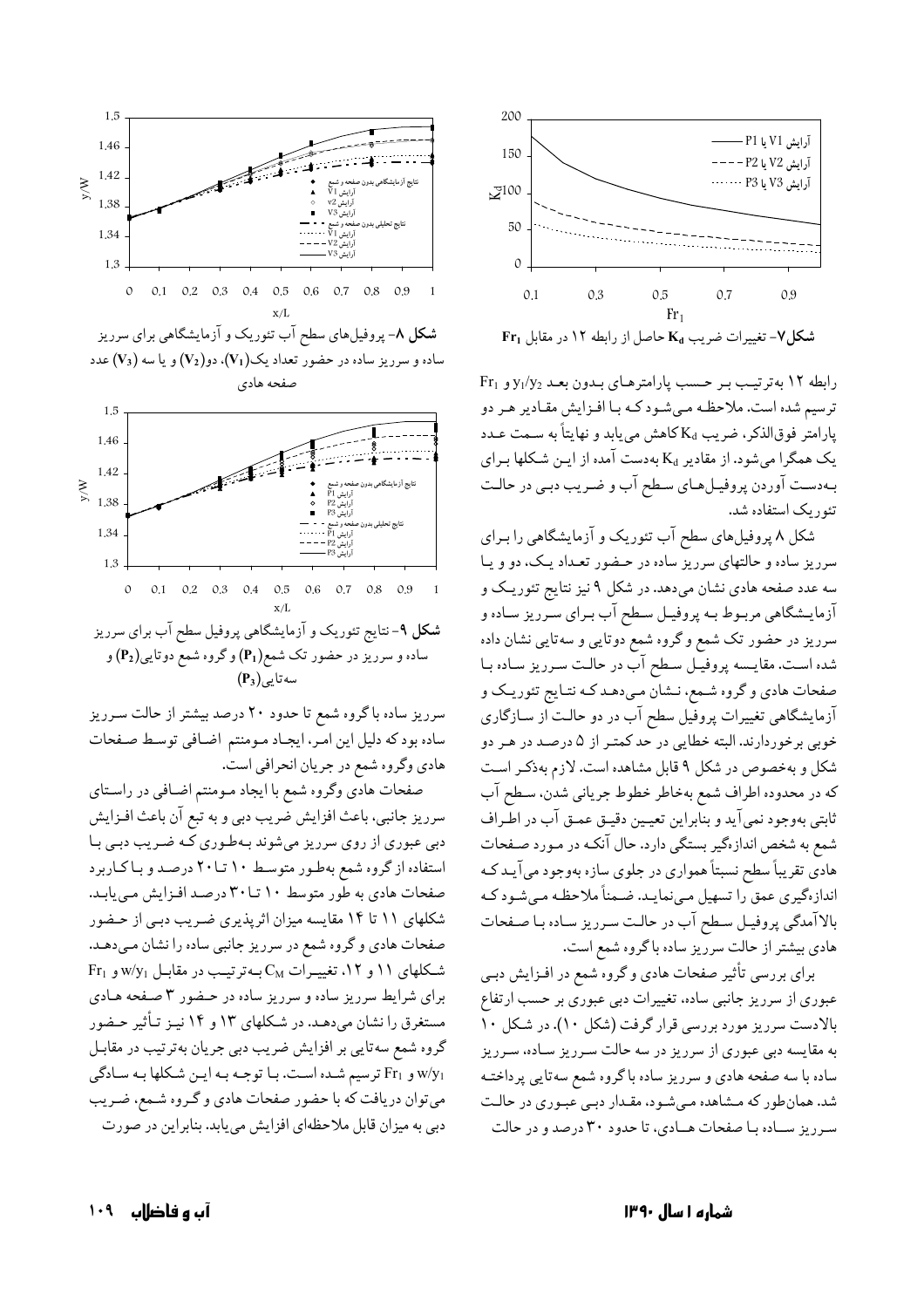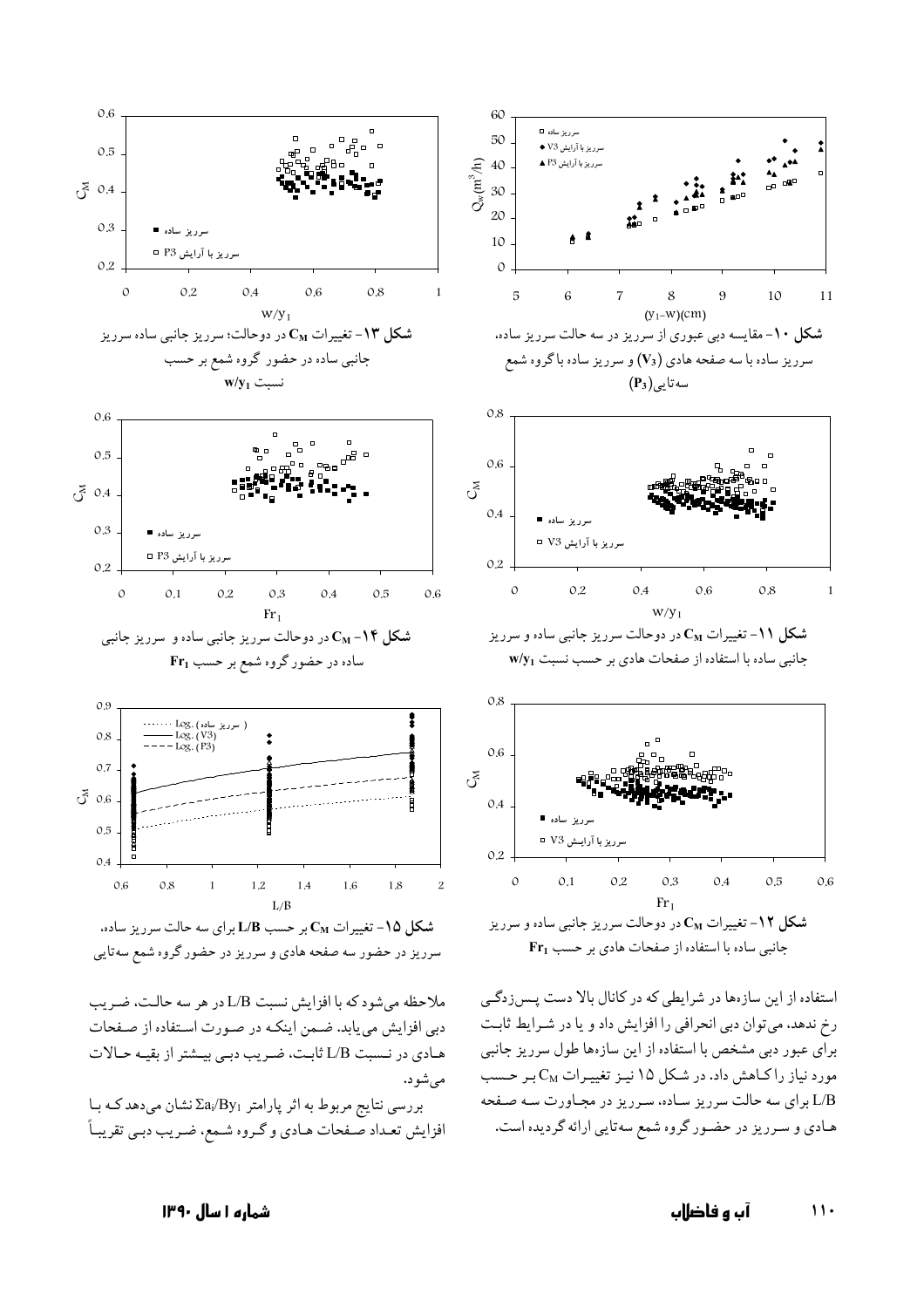بهصورت خطي اضافه مي شود. بهنحـوي كـه ميـزان تـأثير دو صـفحه هادی معادل ۲ برابر تأثیر یک صفحه هادی است. برای تقریب تـابع ضریب دبی جریان متغیر مکانی با کاهش دبی در شـرایط اسـتفاده از صفحات هادي وكروه شمع، از نرمافزار رياضي SPSS استفاده شـد. این نرمافزار یک نرمافزار کاربردی با قابلیت تقریب تابع بین دو یـا چند متغیر است و توابع از پیش تعریف شـده و مـدلهـای آمـاری و استوکاستیک دارد. با فرض توابع مختلف برای متغیـر C<sub>M</sub> بـهعنـوان  $L/B$  w/y<sub>1</sub> .Fr<sub>1</sub> نظیـر نظیـر .Er و  $\rm{Za_{i}/By_{1}}$  معادلاتی برای تخمین ضریب  $\rm{C_{M}}$ ، استخراج گردیـد و سپس با استفاده از تابع خطـاي NRMSE و $\mathsf{R}^2$ مقـدار خطـّاي نتـايج محاسباتی و اندازهگیری تعیین گردید

$$
NRMSE = \sqrt{\frac{\sum [f(x_1, x_2, ..., x_n) - F(x_1, x_2, ..., x_n)]^2}{\sum [f(x_1, x_2, ..., x_n) - \bar{f}]} }
$$

که در این رابطه

معرف مقادیر اندازهگیری شده، F مقـادیر محاسـباتی و  $\bar{\rm f}$  متوسـط  $\rm f$ مقادیر اندازهگیـری شـده اسـت. پـس از سـعی و خطـای طـولانی و استفاده از فرمهای مختلف توابع در نـرمافـزار SPSS، روابـط ۵۲ و به ترتیب برای تخمین مقـدار  $\rm C_M$  در حـضور صـفحات هـادی و  $\rm \Delta Y$ گروه شمع استخراج گردیدند. شایان ذکر است که روابط ارائه شـده، دقیقترین روابط در میان تعداد نسبتاً زیاد روابط استخراج شـده از سعی وخطای انجام شده در این خصوص هستند

$$
(\mathsf{a}\mathsf{r})
$$

$$
C_{_{M}} = (1.1 + 1.5 \frac{\sum a_{i}}{By_{1}}) \left[ 0.69 - 0.27(\frac{w}{y_{1}})\n- 0.45 Fr_{1} + 0.06(\frac{L}{B}) \right]
$$
\n
$$
C_{_{M}} = (1.1 + 0.95 \frac{\sum a_{i}}{By_{1}})
$$
\n
$$
\left[ 0.69 - 0.27(\frac{w}{y_{1}}) - 0.45 Fr_{1} + 0.06(\frac{L}{B}) \right]
$$
\n
$$
(24)
$$

مقادیر توابع خطا بر اساس نتایج اندازهگیریهای انجام شده روی مدل آزمایشگاهی برای روابط بالا در جدول ۳ارائه شده است.

جدول ٣- مقادير توابع خطا بر اساس نتايج اندازهگيري هاي انجام شده

| $\mathbf{R}^2$ | <b>NRMSE</b>    | شمار ه معادله |
|----------------|-----------------|---------------|
| .499           | $\cdot$ /\۶     | ۵۲            |
| .795           | $\cdot/\lambda$ | ۵٣            |

در شکلهای ۱۶-الـف و ۱۶-ب بـهترتیـب بـه مقایـسه نتـایج محاسباتی حاصل از روابط ۵۲ و ۵۳ و نتـایج آزمایـشگاهی در دو حالت سرریز در مجاورت صفحات هـادي و سـرریز در مجـاورت گروه شمع پرداخته شده است. ملاحظه میشود که روابـط پیـشنهادی از دقت تخمین نسبتاً خوبی برخوردار هستند.



شکل ۱۶- مقایسه نتایج حاصل از روابط تخمینی با مقادیر اندازهگیری شده بر اساس الف- رابطه ۵۲ ب- رابطه ۵۳

۵- نتيجەگيرى

در این مقاله بـه بررسـی جـامع سـرریزهـای جـانبی سـاده بـهمنظـور افزایش ضریب دبی جریان در دو حالت حضور و عدم حضور صفحات هادي وگروه شمع پرداخته شد. براي اين منظور با استفاده از معادله بقای اندازهی حرکت ابتدا معادلاتی بهصورت تحلیلی برای تعیین ضریب دینامیکی نیروی اعمالی بر صفحات هـادی و گروه شمع، پروفیل سطح آب و ضریب دبـي جريـان ارائـه گرديـد و سپس با بهرهگیری از نتایج مدل آزمایشگاهی، نتـایج تحلیلـی مـورد بررسی قـرار گرفـت و در انتهـا روابطـی بـرای تعیـین ضـریب دبـی جریان در دو حالت استفاده از گروه صفحات هادی (تک، دوتایی و سهتایی) و نیز گروه شمع (تک، دوتایی و سهتایی) ارائه گردید. بررسی نتایج نشان داد که استفاده از صفحات هادی بهطـور متوسـط تا حدود ۳۰ درصد و گروه شمع نیز تا حدود ۲۰ درصد دبی و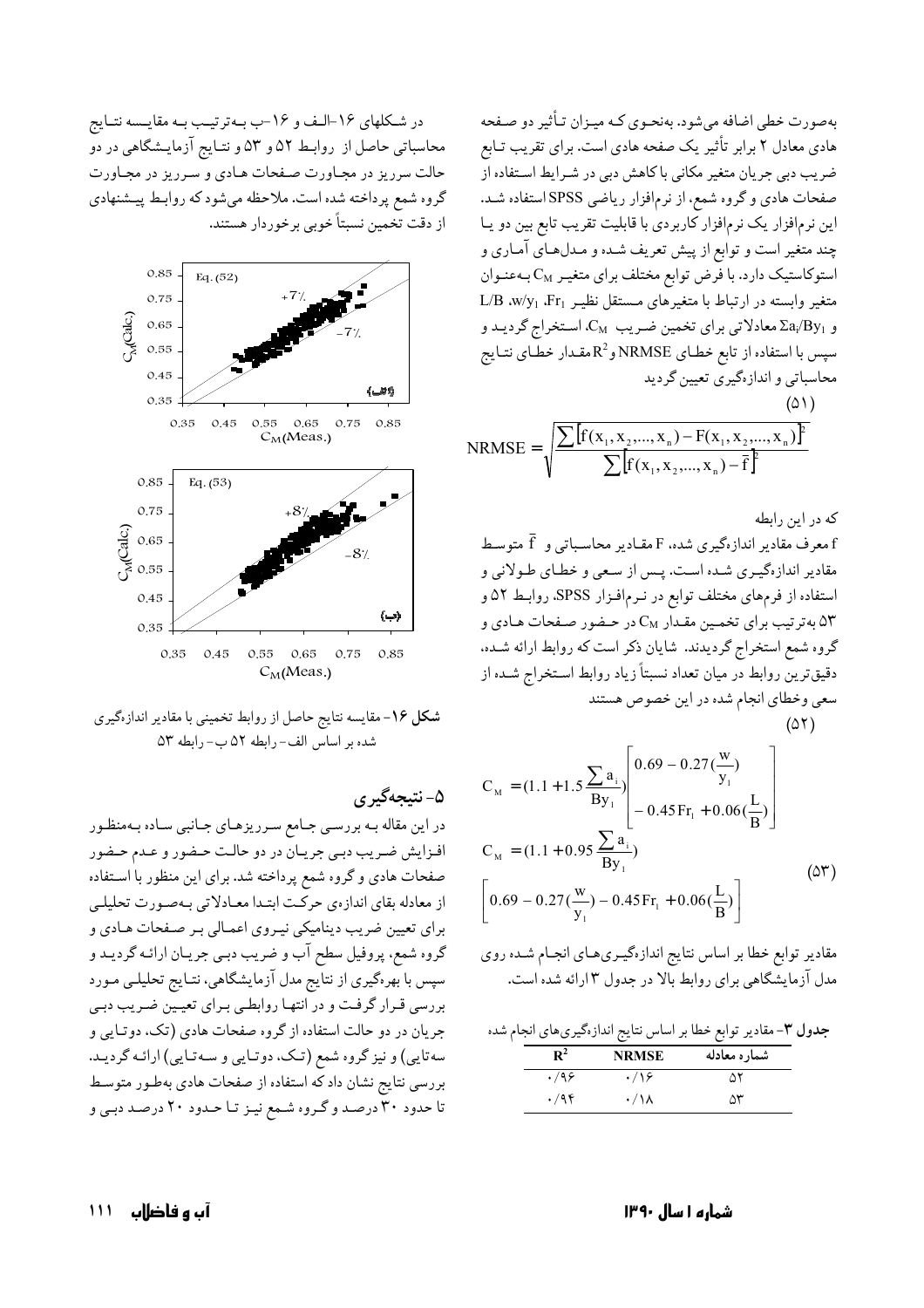ضریب دبی جریان را افزایش مـیدهنـد. ضـمناً تـأثیر کـاربردگـروه دقت نسبتاً خوب برای تعیین ضریب دبی جریـان سـرریز جـانبی در 

۶- مر اجع

- 1- Faghfoor Maghrebi, M., and Reazie-Nasab, M. S. (2005). "Discharge estimation of circular sewer using combined device of weir-sluice gat." J. of Water and Wastewater, 55, 60-68. (In Persian)
- 2- De-Marchi, G. (1934). "Essay on the performance of lateral weirs." L., Energia Eletterica, 11 (11), 849-860.
- 3- Ackers, P. (1957). "A theoretical consideration of side weirs on storm water overflows." Proc. Institution of Civil Engineers, London, England, 6, 305 -328.
- 4- Frazer, W. (1957). "The behaviour of side weirs in prismatic rectangular channels." Ph.D Thesis, Dept. of Civil Eng., Glasgow University, U.K.
- 5- Subramanya, K., and Awasthy, S.C. (1972). "Spatially varied flow over side weirs." J. Hydr. Eng., 98(1), 1-10.
- 6- Thomson, T., and Nadesamoorthy, A. (1972). "Discussion of spatially varied flow over side weir." J. Hydr. Eng., 98(2), 2234-2235.
- 7- El-Khashab, A., and Smith, K.V.H. (1976). "Experimental investigation of flow over side weirs." J. Hydr. Eng., 102 (9), 1255-1268.
- 8- Ranga Raju, K.G., Gupta, S.K., and Prasad, B. (1979). "Side weir in rectangular channel." J. Hydr. Eng.,  $105(5)$ , 547-554.
- 9- Ramamurthy, A. S., and Carballada, L. (1980). "Lateral weir flow model." J. Irrig. Drain. Eng., 112(1), 130-138
- 10- Muslu, Y., and Uyurnaz, A. (1985). "Flow over side weirs in circular channels." J. Hydr. Eng., 111(1), 144-160.
- 11- Eftekharzadeh, S., Clements, A. J., and Eangmeier, D.D. (1987). "Furrow irrigation using canal side weirs." J. Irrig. Drain. Eng., 113(2), 251-265.
- 12- Ramamurthy, A.S., Subramanya, K., and Carballada, L. (1988). "Uniformly discharging lateral weirs." J. Irrig .Drain. Eng., 104(4), 9-26.
- 13- Cheong, H.F. (1991). "Discharge coefficient of lateral diversion from trapezoidal channel." J. Irrig. Drain. Eng., 117(4), 461-475.
- 14- Swamee, P. K., and Pathak, S.K., and Ali, S. M. (1994). "Side wier analysis using elementary discharge coefficient." J. Irrig. Drain. Eng., 120(4), 742-755.
- 15- Jalili, M. R., and Borghei, S. M. (1996). "Discussion of discharge coefficient of rectangular side weirs, by R.Singh, D.Manivannan and T.Satyanarayana." J. Irrig. Drain. Eng., 122(2), 132.
- 16- Agaccioglu, H., and Yuksel, Y. (1998). "Side-weir flow in curved channels." J. Irrig. Drain. Eng., 124, (3) 163-175.
- 17- Borghei, S. M., Jalili, M.R., and Ghodsian, M. (1999). "Discharge coefficient for sharp crested side weirs in subscritical flow." *J. Hydr. Eng.*, 125 (10), 1051-1056.
- 18- Ura, M., Kita, Y., Akiyama, J., Moriyama, H., and Kumar, J. A. (2001). "Discharge coefficient of oblique side weirs." J. Hydroscience and Hydraulic Eng., 19(1), 85-96.
- 19- Muslu, Y. (2001). "Lateral weir flow model using a curve fitting analysis." J. Hydr. Eng., 128(7), 712-715.
- 20- Muslu, Y., Tozluk, H., and Yuksel, E. (2003). "Effect of lateral water surface profile on side weir discharge." J. Irrig. Drain. Eng., 129(5), 371-375.